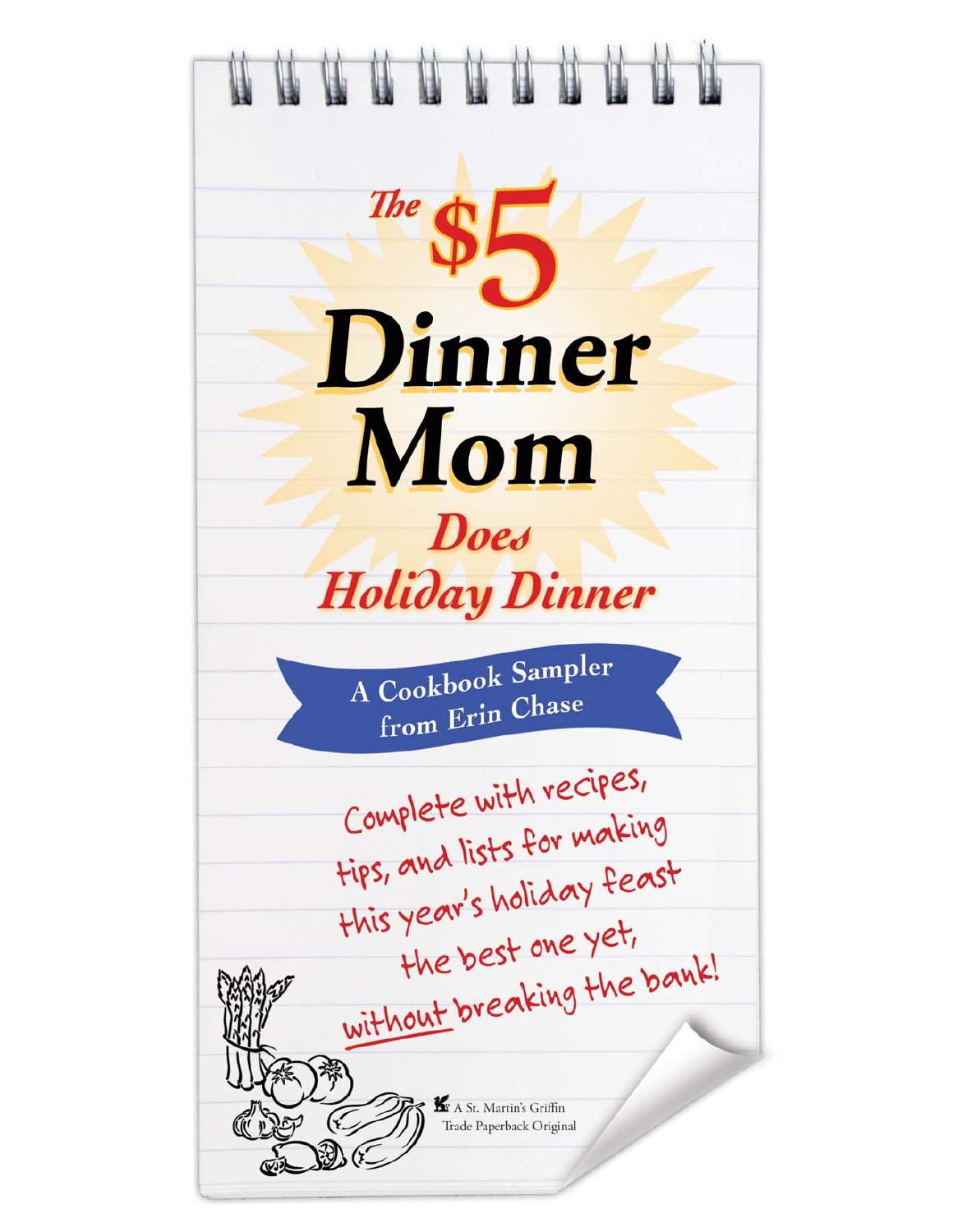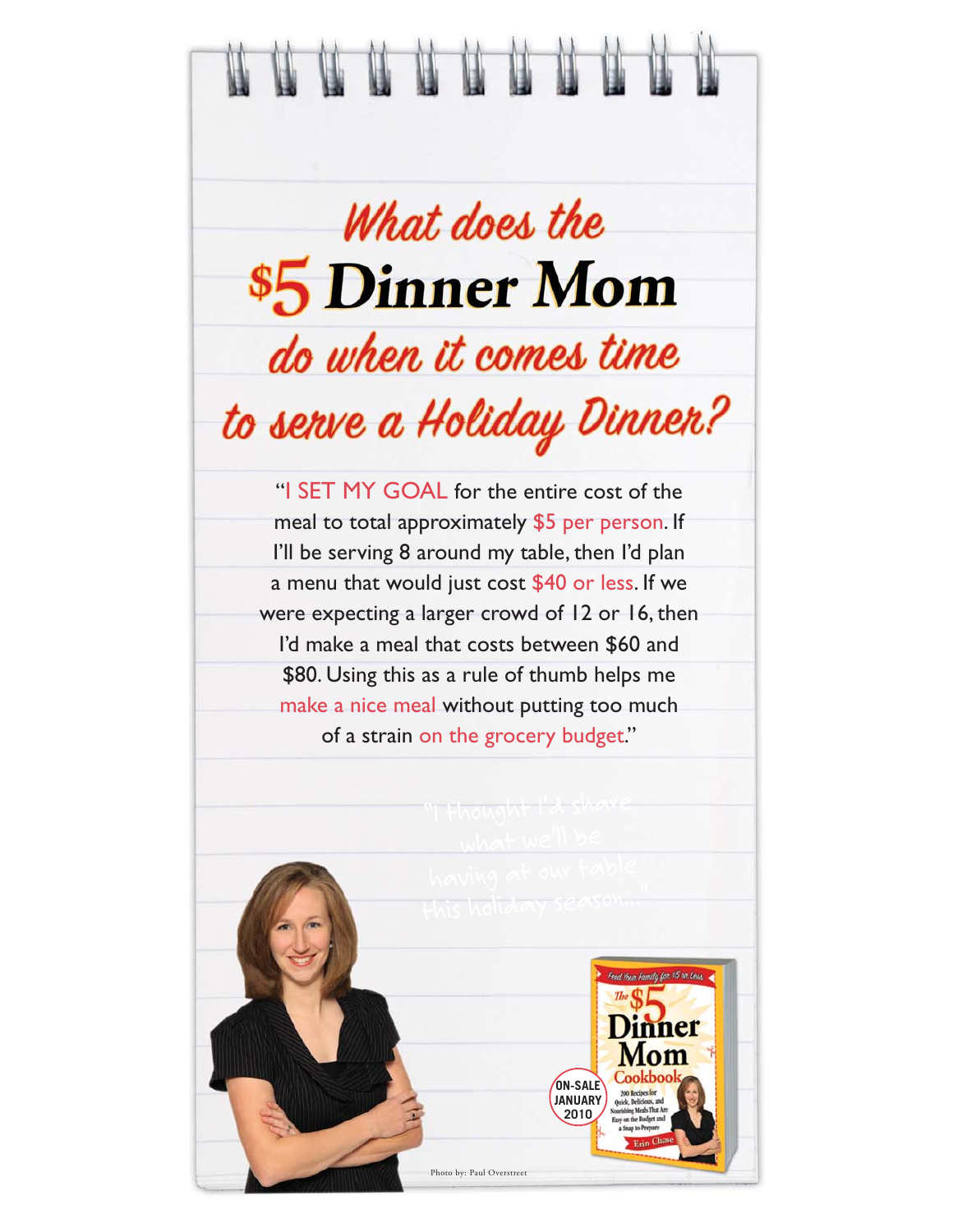| Honey Glazed Ham<br>with Pineapple Salsa                                    |               |                                                                                                     |  |  |  |  |
|-----------------------------------------------------------------------------|---------------|-----------------------------------------------------------------------------------------------------|--|--|--|--|
|                                                                             |               |                                                                                                     |  |  |  |  |
|                                                                             | (Servings: 8) |                                                                                                     |  |  |  |  |
| Ingredients                                                                 |               |                                                                                                     |  |  |  |  |
| $18-10$ pound ham (with bone) $(15)$                                        |               | 1 teaspoon chopped jalapeno (\$.49)                                                                 |  |  |  |  |
| 1 can (8 ounces) crushed pineapple,<br>drained (\$.79)                      |               | 1 teaspoon chopped cilantro (\$.25)<br>1 teaspoon lime juice (\$.05)                                |  |  |  |  |
| 1 tablespoon strawberry or<br>raspberry jelly (\$.05)                       |               | 1/4 teaspoon salt                                                                                   |  |  |  |  |
| Directions                                                                  |               |                                                                                                     |  |  |  |  |
| 1. Cook the Honey Glazed Ham as directed on the package.                    |               |                                                                                                     |  |  |  |  |
|                                                                             |               |                                                                                                     |  |  |  |  |
|                                                                             |               |                                                                                                     |  |  |  |  |
| <b>DURING OUR TIME</b> living overseas                                      |               |                                                                                                     |  |  |  |  |
| in the Dominican Republic, we grew to                                       |               |                                                                                                     |  |  |  |  |
| love pineapples. We would watch them                                        |               |                                                                                                     |  |  |  |  |
| grow along the side of the road near our                                    |               |                                                                                                     |  |  |  |  |
| home, from tiny little pink pineapples                                      |               | <u>trugal</u> tact:<br>Look for prices of \$1.69<br>to \$1.99/pound or less<br>when purchasing your |  |  |  |  |
| to full grown, both yellow and sweet                                        |               |                                                                                                     |  |  |  |  |
| smelling. The combination of pineapples<br>with a holiday ham is one of our |               |                                                                                                     |  |  |  |  |
| favorites. So by just adding a                                              |               |                                                                                                     |  |  |  |  |
| hint of spice and some lime to                                              |               | holiday ham.                                                                                        |  |  |  |  |
| crushed pineapple makes for                                                 |               | Feed Your Family for \$5 or Less                                                                    |  |  |  |  |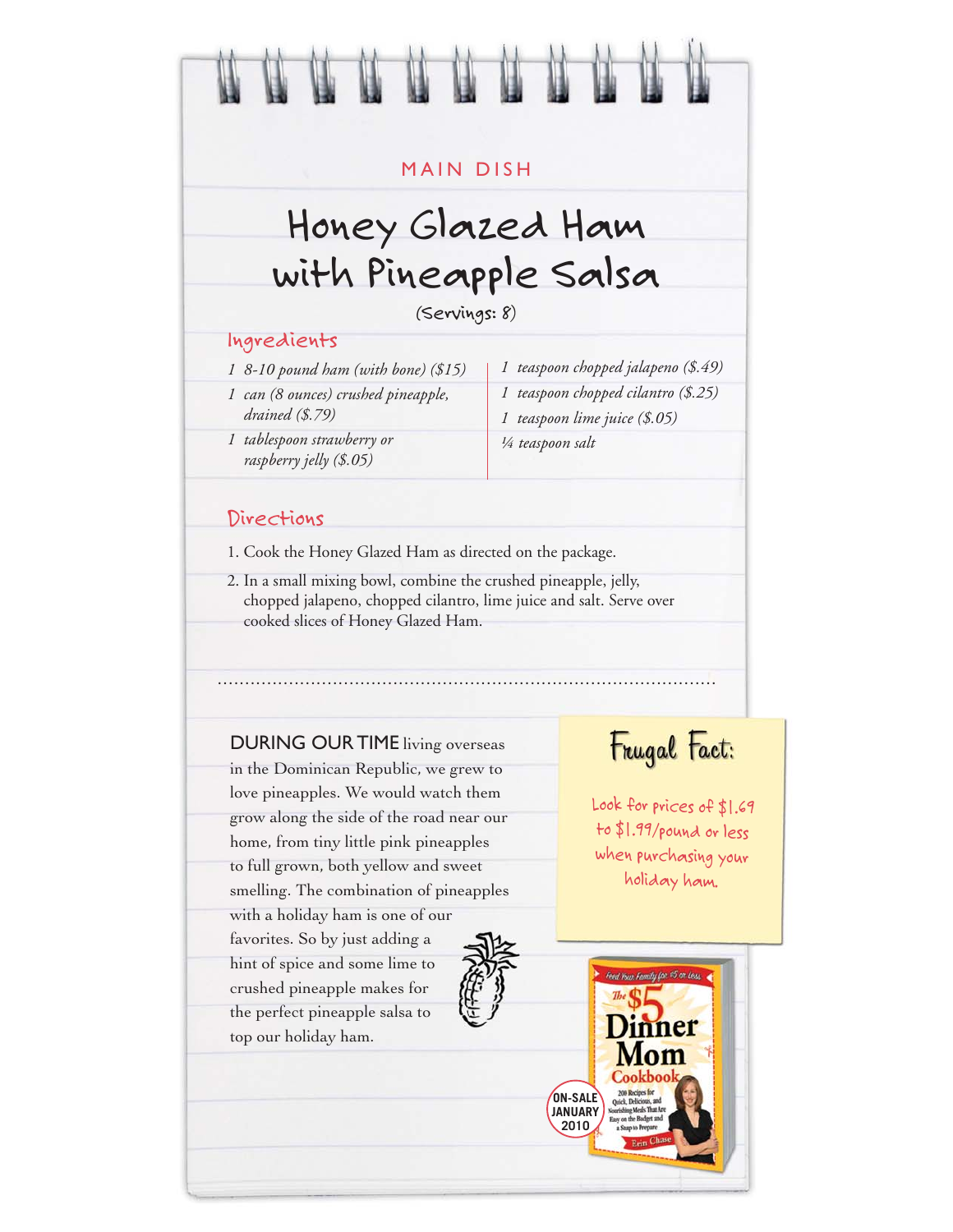### ON THE SIDE

# Potatoes Au Gratin

(Servings: 8)

Serving Potatoes Au Gratin at the holiday meal is a long time family tradition. I enjoy making them from scratch. And I enjoy having them "as is" for leftovers, or turning them into cheesy mashed potatoes.

#### Ingredients

- *6 large Russet potatoes, peeled and thinly sliced (\$.80)*
- *1 yellow onion, thinly sliced (\$.20)*
- *1 teaspoon garlic powder (\$.05)*
- *1 teaspoon each of salt and pepper*

## Directions

- 1. Preheat oven to 350˚. Grease a 9x13-inch glass baking dish.
- 2. Place a layer of thinly sliced potatoes, followed by a layer of thinly sliced onions, and finally topped with another layer of thinly sliced potatoes in the glass baking dish. Sprinkle with garlic powder, salt and pepper.
- 3. In a medium saucepan, melt the butter and quickly whisk in the flour to form a paste. Pour the milk into the saucepan, whisking as you pour. Whisk until butter/flour paste dissolves into the milk. Heat the sauce over medium-high heat for 4 to 5 minutes, until it begins to bubble and thicken. Once thickened and bubbling, pour the sauce over the potatoes and onions in the glass baking dish.
- 4. Sprinkle shredded sharp cheddar cheese over the potatoes and sauce. Cover with foil and bake in the preheated oven for 35 minutes. Remove foil and return to the oven and bake for another 15 to 20 minutes, or until cheese is golden on top and sauce is bubbly.

...........................................................................................

## Frugal Fact:

Purchase a larger bag of shredded cheese when on sale and stash it in your freezer. If you can't find a good sale price on shredded cheese, check to see if a block of cheese is cheaper than a bag of shredded cheese, and then shred it yourself.



*4 tablespoons butter or margarine (\$.40) 4 tablespoons flour (\$.05) 4 cups milk (\$.40) 2 cups sharp cheddar cheese (\$1.50)*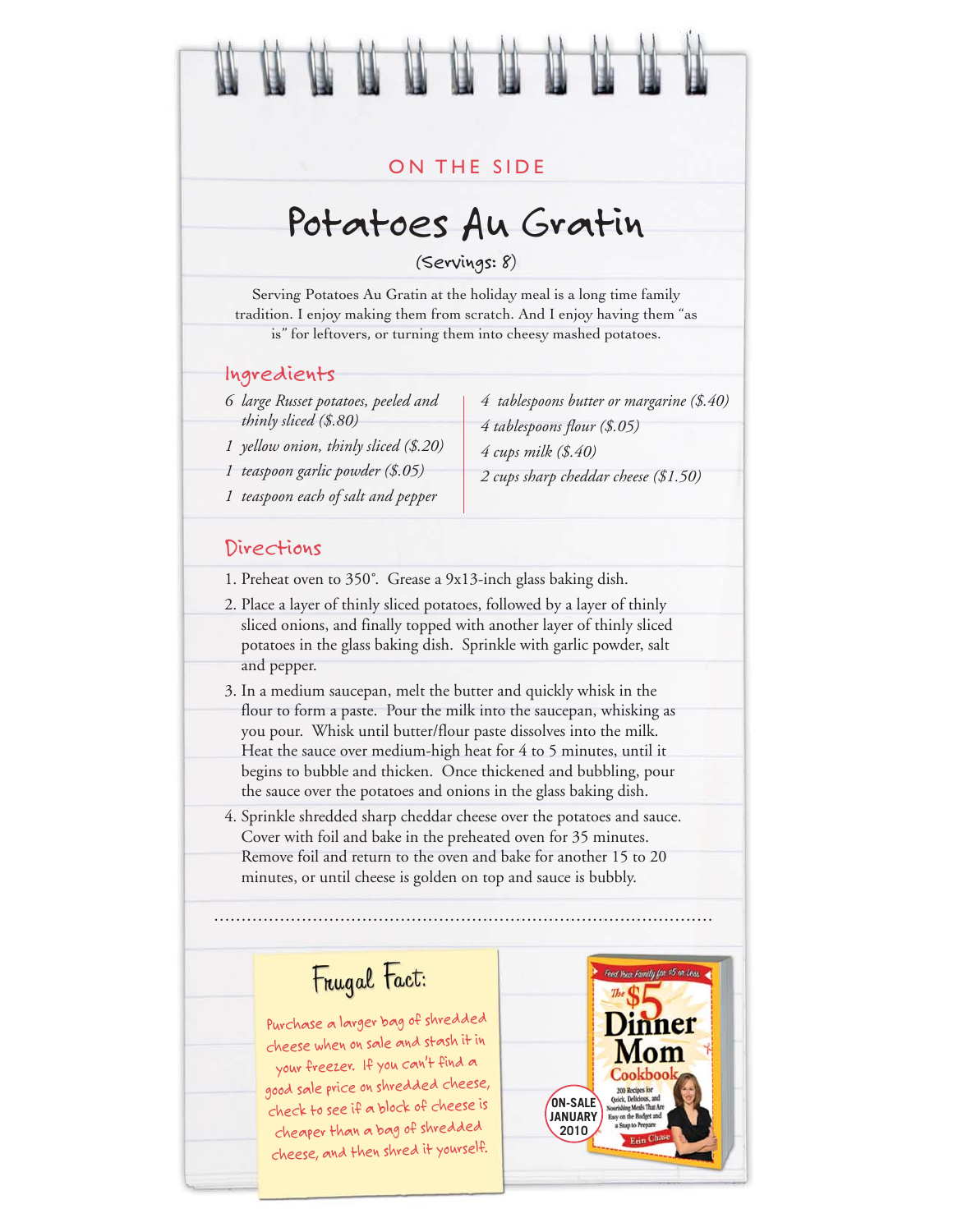### ON THE SIDE

# Green Beans Almondine

#### (Servings: 8)

There is just something about green beans and almonds. The combination is like the peanut butter and jelly for a holiday feast. They just work well together! Leftover slivered almonds can be ground in a coffee grinder and used to mix into pancake, muffin or cookie batters. Just add in 1/8 cup to your favorite baking recipes to give your treats a few extra vitamins and nutrients.

#### Ingredients

*1 pound fresh green beans (\$.99)*

*2 teaspoon olive oil (\$.07)*

*¼ cup slivered almonds (\$.50) Salt and pepper, to taste*

#### Directions

1. Wash and cut the stems off of the greens beans. Pat dry.

2. In large skillet, sauté the green beans in the olive oil for 4 to 5 minutes, stirring often. After about 2 minutes of sautéing, add the slivered almonds and sauté them with the green beans for the remaining 2 to 3 minutes. Season with salt and pepper to taste.



...........................................................................................



Almonds, walnuts and pecans are often on sale during the holiday season. Consider buying an extra bag or two to use in baking and cooking after the holidays.

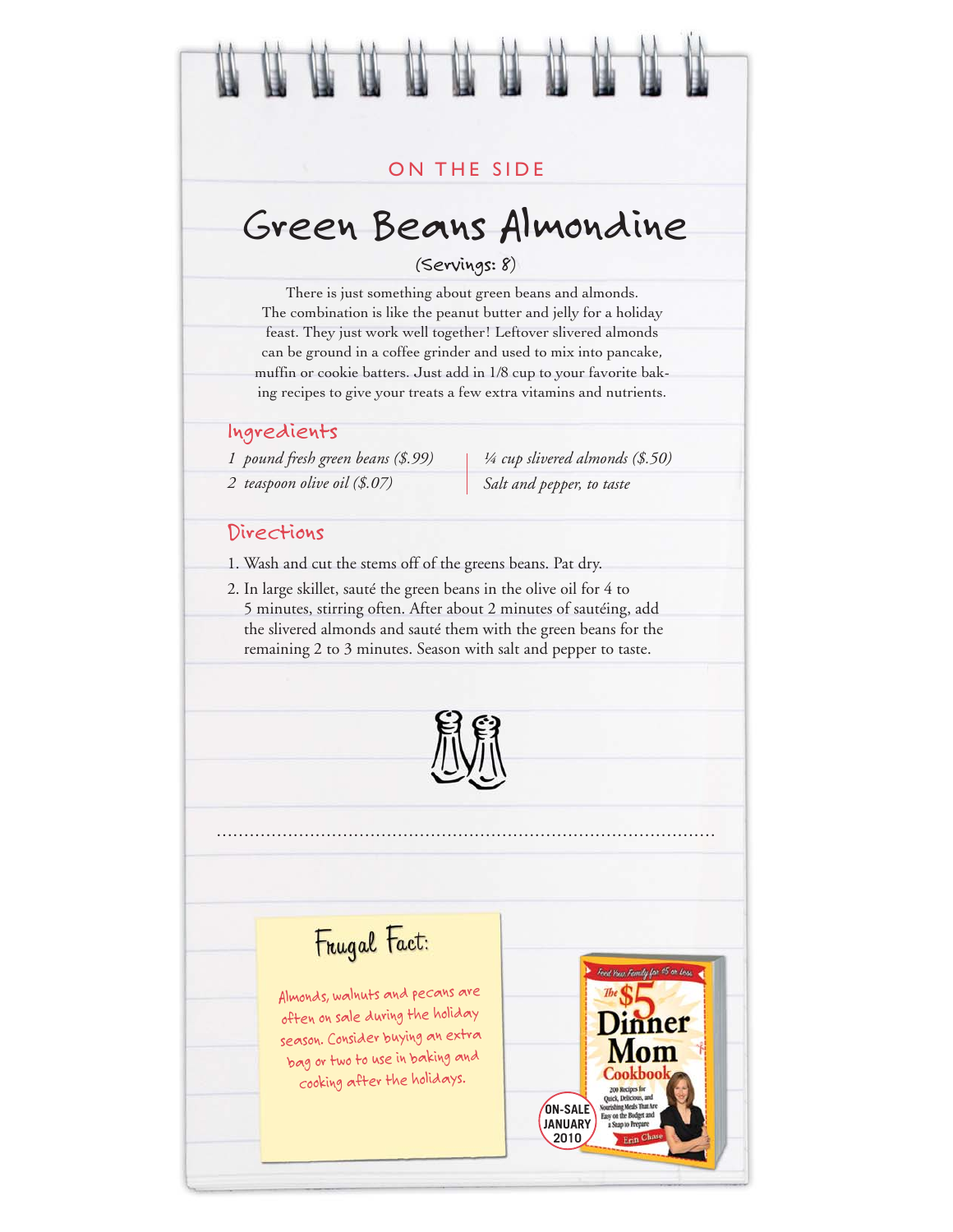### ON THE SIDE

## Homemade Wheat Rolls

#### (Servings: 8)

A holiday meal at our house is not complete without freshly baked wheat rolls, warm from the oven, with a little butter melted into them and slathered with homemade jam.

#### Ingredients

- *1 cup plus 2 tablespoons warm water 1 tablespoon vegetable or canola oil*
- *(\$.05)*
- *1 teaspoon salt*
- *3 cups white flour (\$.60)*

#### Bread Machine Directions

- 1. Place ingredients in the order listed above into bread machine. Set to the dough cycle and run.
- 2. When dough cycle finishes, preheat oven to 350˚ and grease 12 regular size muffin tins.
- 3. Place flour on your hands and remove dough from bread machine. Place dough on a lightly floured surface and knead into a large ball. Divide the ball in half, and then divide each dough ball into thirds. Divide each of these 6 balls into 12 small size rolls. Place the smallest 12 dough balls into the 12 muffin tin wells.
- 4. Let rise for 20 to 30 minutes in a warm place.
- 5. Bake in the preheated oven for 12 to 15 minutes, or until golden brown on top.
- 6. Serve warm with butter and jam.

#### By Hand Directions

- 1. In a mixing bowl, combine hot water plus 1 cup of flour. Add the honey, yeast, sugar, salt and oil. Whisk together to make a "spongy" dough. Let sit for 10-15 minutes.
- 2. Add the other 2 cups of flour to the spongy dough and stir with wooden spoon. When dough becomes thick enough, knead it by hand for 6 to 8 minutes on a floured surface or in a floured bowl.
- 3. Preheat oven to 350˚ and grease 12 muffin tins wells.
- 4. Divide the dough ball in half, then again into thirds. Then form into 12 small dough balls. Make rolls with these 12 small dough balls and place into 12 greased muffin tin wells.
- 5. Let rise for at least 30 minutes in a warm place.
- 6. Bake in the preheated oven for 12 to 15 minutes, or until golden brown on top.
- 7. Serve warm with butter and jam.

*½ cup wheat flour (\$.14) 1 tablespoon sugar (\$.05) 1 packet (or 2 ¼ teaspoon) active yeast (\$.33)* 



## Frugal Fact:

Store yeast packets or jar in your freezer for up to a year. Purchase extra during the holiday baking sales and keep it in your freezer to use up throughout the year.

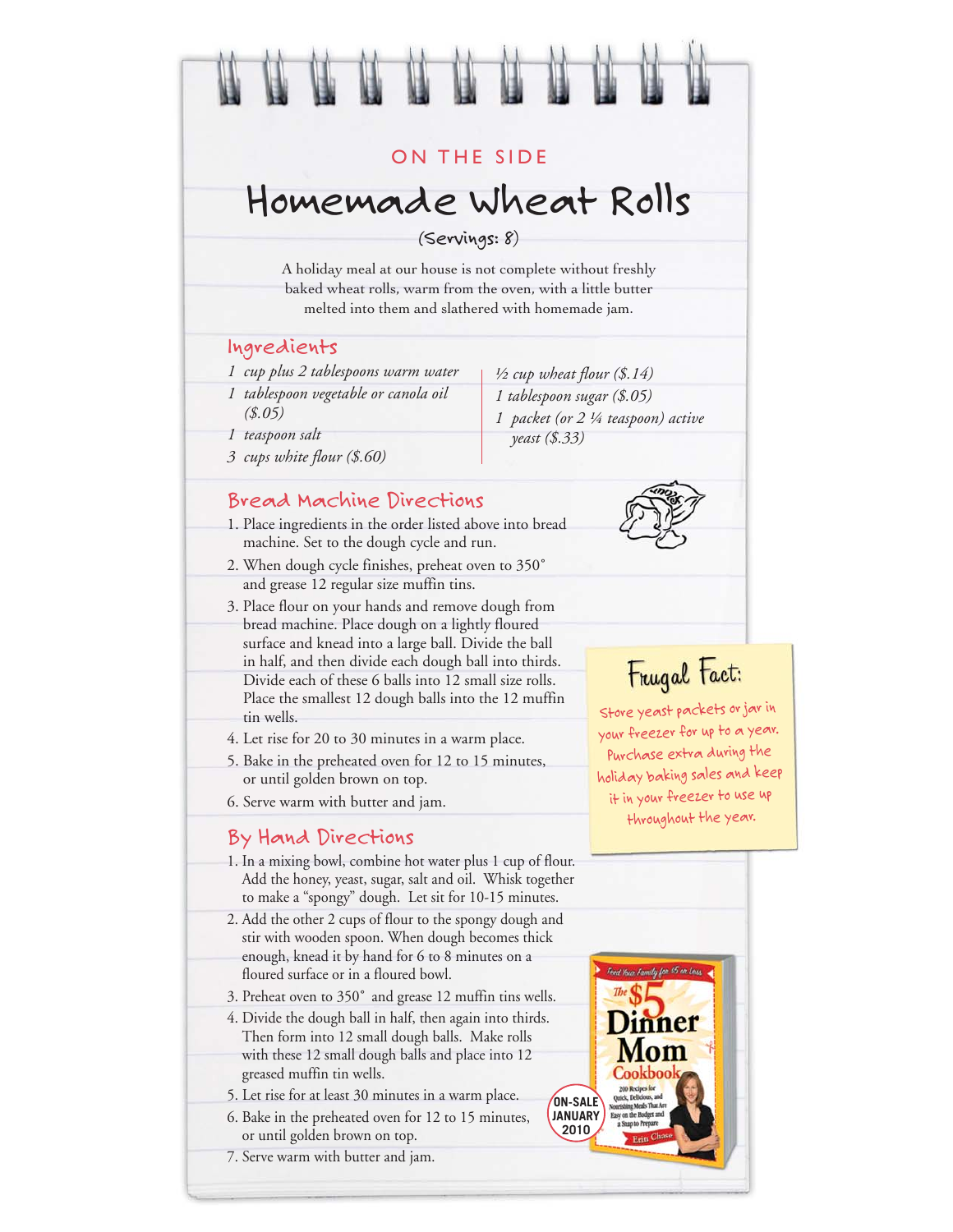### AND FOR DESSERT...

# Carrot-Apple Pie with Vanilla Ice Cream

(Servings: 8)

Adding shredded carrots into the traditional apple pie is a fantastic way to sneak in a vegetable and some extra nutrients and to bring another dimension of flavor to this favorite holiday dessert.

#### Ingredients

| <b>CRUST</b>                                   | 2                |
|------------------------------------------------|------------------|
| 2 cups all-purpose flour (\$.40)               | $\overline{2}$ i |
| 1 teaspoon salt                                | $\frac{1}{4}$    |
| $\frac{2}{3}$ cup shortening or butter (\$.60) | $\frac{1}{2}$    |
| 6-8 tablespoons cold water                     | $\frac{1}{2}$    |
| Flour for dusting $(\$.05)$                    | $\frac{1}{2}$    |
| <b>FILLING</b>                                 | $\frac{1}{2}$    |
| 6 medium (about 2 pounds)                      | 6 i              |
| Macintosh or Jonathon apples,                  | Va               |

*peeled and thinly sliced (\$1.76)*

| 2 cups shredded carrots (\$.20)         |
|-----------------------------------------|
| 2 teaspoon lemon juice (\$.10)          |
| $\frac{1}{4}$ cup flour $(\$.05)$       |
| $\frac{1}{2}$ cup brown sugar (\$.10)   |
| $\frac{1}{2}$ teaspoon cinnamon (\$.02) |
| 1/2 teaspoon ground cloves (\$.05)      |
| $\frac{1}{2}$ teaspoon nutmeg (\$.05)   |
| 6 teaspoons butter or margarine (\$.60) |
| Vanilla bean ice cream (\$3)            |



#### Directions

- 1. Preheat oven to 350˚ and grease a 9 inch pie plate.
- 2. In a large mixing bowl, whisk flour and salt. Using a pastry blender, cut the shortening or butter into the flour. Using a fork, stir in the cold water 1 tablespoon at a time, until dough ball forms.
- 3. Divide the dough ball into 2 equal halves. Place the 2 dough balls in plastic wrap or ziplock baggies and put into the refrigerator while you make the filling.
- 4. In a large mixing bowl, toss the thinly sliced apples and shredded carrots with lemon juice.
- 5. In a small mixing bowl, combine the flour, brown sugar, cinnamon, cloves and nutmeg. Stir together. Pour over the apples and shredded carrots and mix together.

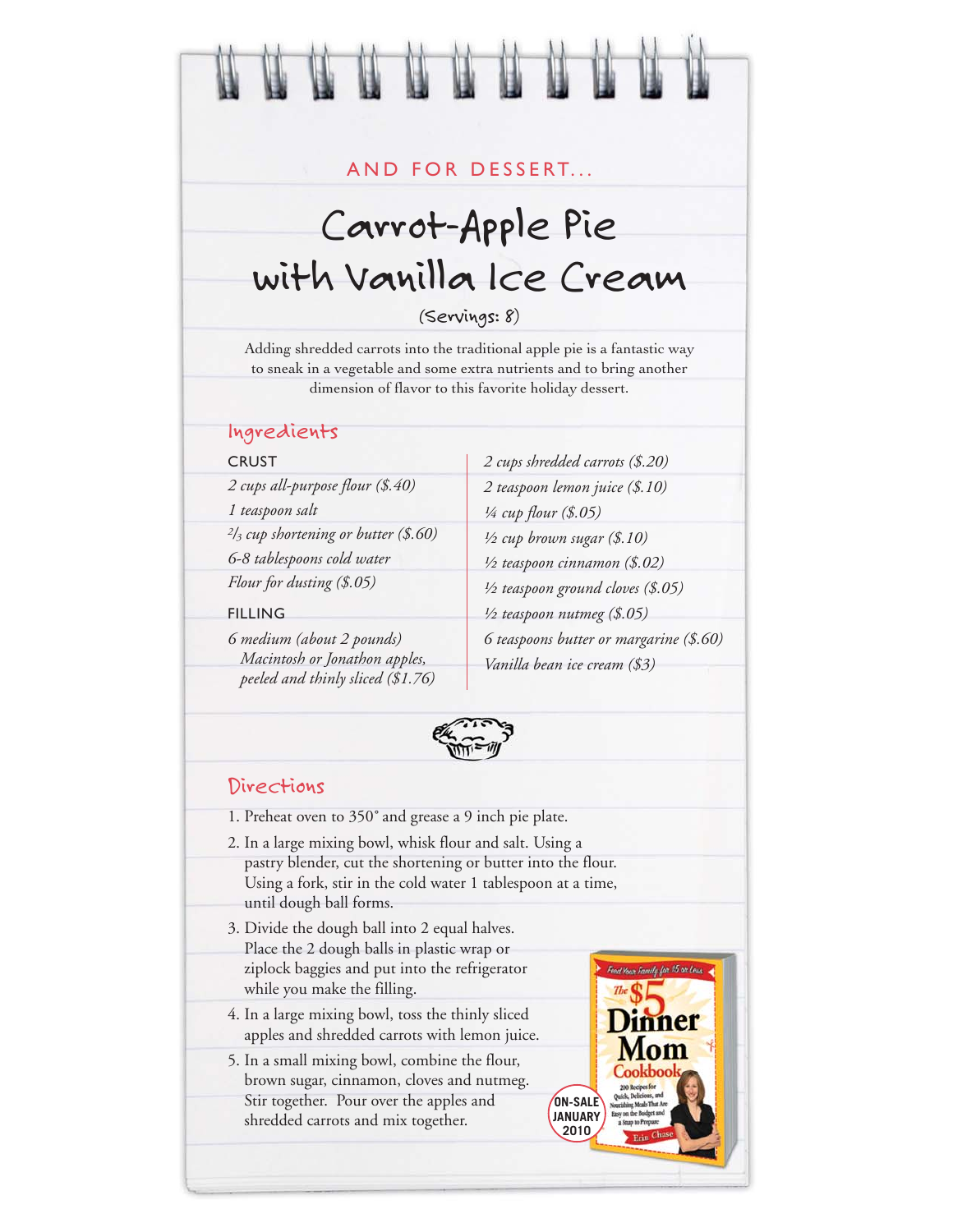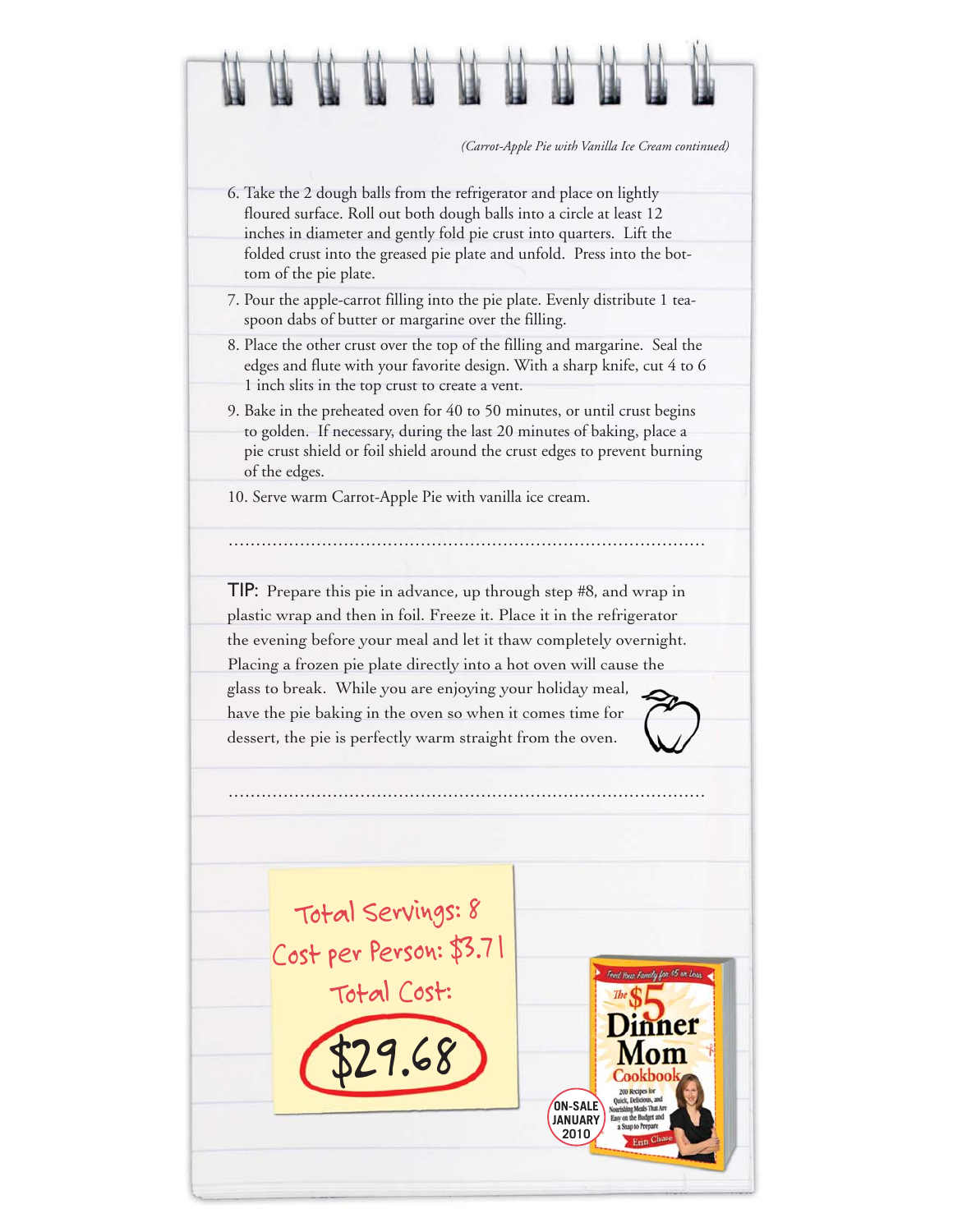|                                                                                                                                                      | <b>LEFTOVERS</b><br>Leftover Ham and Broccoli<br>Brunch Casserole                                                                                                                                                                                                                     |
|------------------------------------------------------------------------------------------------------------------------------------------------------|---------------------------------------------------------------------------------------------------------------------------------------------------------------------------------------------------------------------------------------------------------------------------------------|
|                                                                                                                                                      | (Servings: 8)                                                                                                                                                                                                                                                                         |
| Ingredients                                                                                                                                          | Before you put away that ham, dice up a few slices and add it<br>to this great brunch casserole. Make this as you're cleaning up<br>and you'll thank yourself the next morning!                                                                                                       |
| 2 cups diced leftover ham<br>2 cups fresh or frozen broccoli<br>florets $($.50)$<br>6 slices whole wheat sandwich<br>bread, torn into pieces (\$.30) | 1 cup shredded sharp cheddar cheese $(\$.75)$<br>10 eggs $(\$1)$<br>$1\frac{1}{2}$ cups milk (\$.15)<br>1 teaspoon of each salt and pepper,                                                                                                                                           |
| Use a combination of leftover rolls and sandwich bread if necessary.                                                                                 | <b>OPTION:</b> Use leftover wheat rolls in place of the whole wheat sandwich<br>bread. The torn bread pieces should cover the bottom of the baking dish.                                                                                                                              |
| Directions<br>cheddar cheese.                                                                                                                        | 1. Grease a 9x13-inch glass baking dish. To the baking dish, add 2 cups<br>of diced leftover ham, 2 cups of fresh or frozen broccoli florets, 6<br>slices of whole wheat bread (torn into pieces) and 1 cup shredded                                                                  |
| with plastic and refrigerate overnight.                                                                                                              | 2. In a large mixing bowl, whisk the eggs, milk, salt and pepper. Pour<br>over the ham, broccoli, bread and cheese in the baking dish. Cover                                                                                                                                          |
|                                                                                                                                                      | 3. In the morning, preheat oven to 350°. Remove the plastic wrap and<br>bake the casserole in the preheated oven for 40 to 50 minutes, or<br>until begins to golden on top and the eggs have cooked through.<br>4. Serve Leftover Ham and Broccoli Brunch Casserole with fresh fruit. |
| Cost for the<br>casserole:                                                                                                                           | Feed Your Family for \$5 or Less<br><b>ON-SALE</b><br>g Meals That Are<br>Easy on the Budget and<br>JANUARY<br>a Snap to Prepare<br>2010<br><b>Erin Chas</b>                                                                                                                          |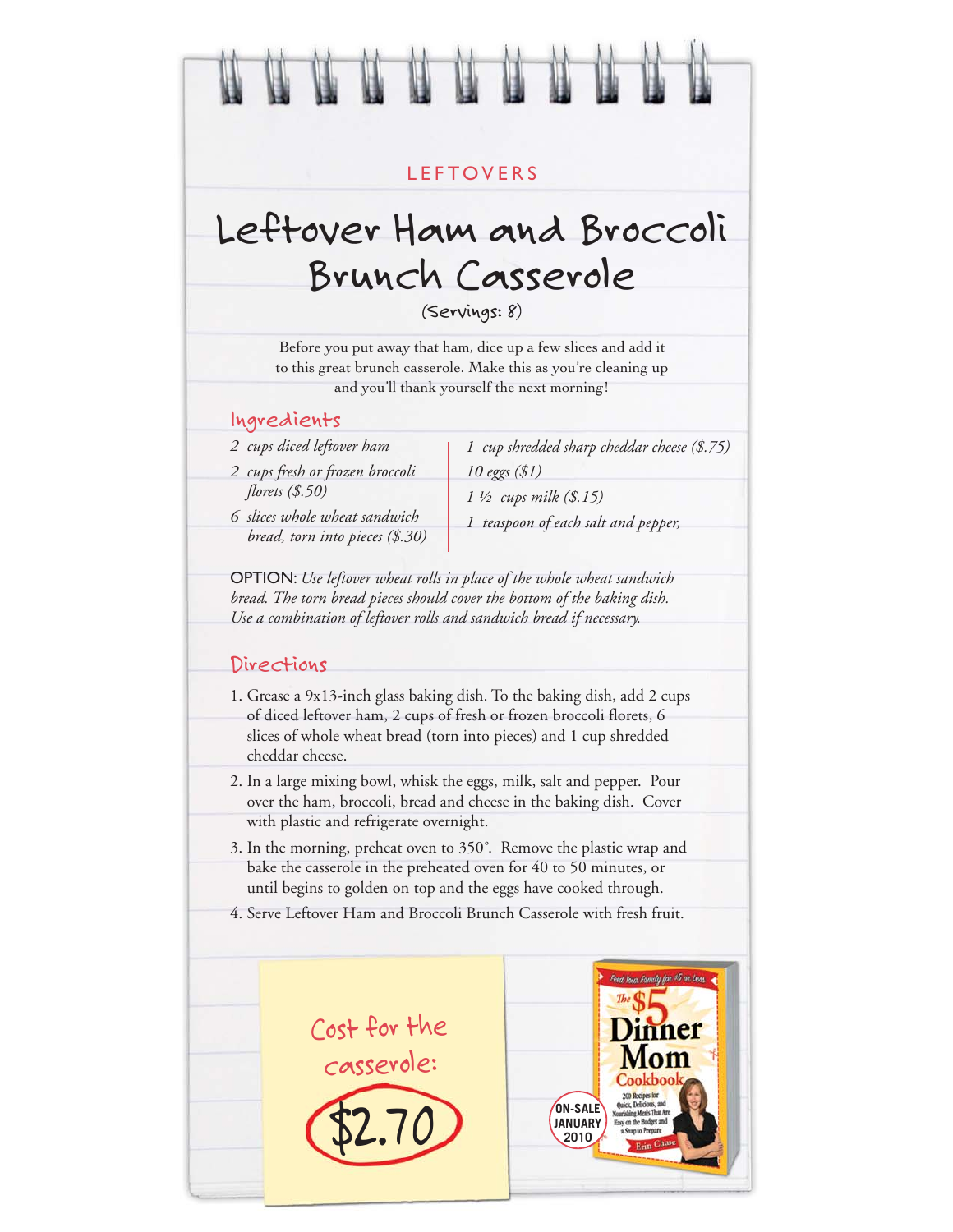## WANT SOME OTHER GREAT HOLIDAY MEAL LEFTOVER IDEAS?



• Turn the Potatoes Au Gratin into Cheesy Mashed Potatoes. Warm them up and then mash with a potato masher. Add milk, 1 to 2 tablespoons at a time, if needed, to give them the proper consistency.

• Save the ham bone and use to make a delicious post-holiday soup. Make a split pea soup, a bean soup, or use up some of the Potatoes Au Gratin and make a ham and potato soup.

• Not going to use the ham bone right away? Freeze it as is and use to make a delicious soup at a later time. Simply place the frozen ham bone in the refrigerator and let it thaw overnight. Then use for making your soup.

• Serve leftover ham slices with Swiss cheese slices in a tortilla with some Dijon mustard.

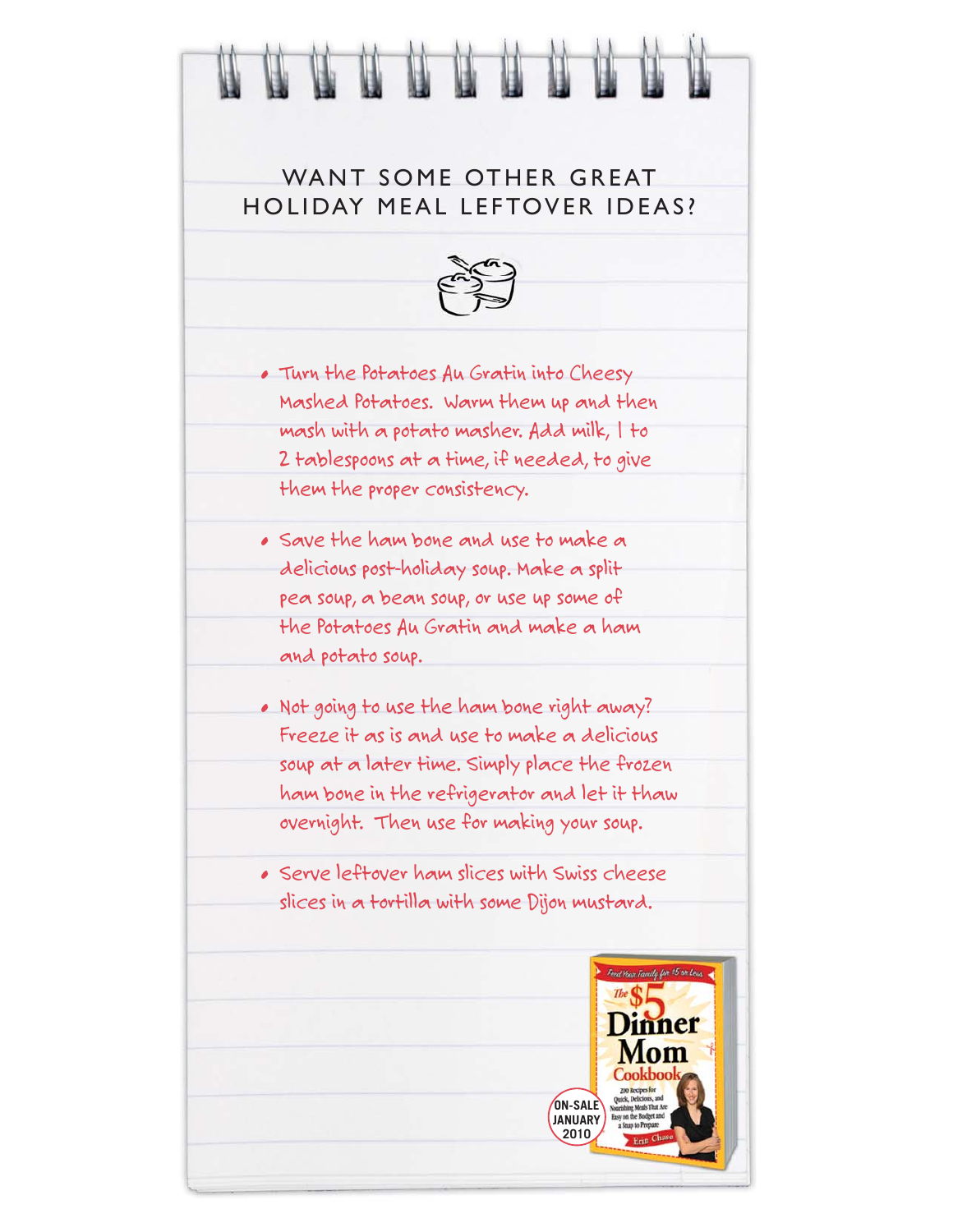| <b>SHOPPING LIST</b>                                 |                                          |  |  |  |
|------------------------------------------------------|------------------------------------------|--|--|--|
|                                                      |                                          |  |  |  |
| with honey glaze                                     | Cinnamon                                 |  |  |  |
|                                                      | Ground cloves                            |  |  |  |
| PRODUCE                                              | Nutmeg                                   |  |  |  |
| $\Box$   jalapeño                                    | STAPLES FROM THE PANTRY                  |  |  |  |
| I package fresh cilantro                             | OR REFRIGERATOR                          |  |  |  |
| 5 lb. bag of Russet potatoes                         | Garlic powder                            |  |  |  |
| $\Box$ I yellow onion                                | Salt and pepper                          |  |  |  |
| I I pound fresh green beans                          | $\Box$ White flour                       |  |  |  |
| 2 broccoli heads                                     | $\Box$ Wheat flour                       |  |  |  |
| 2 pounds of Macintosh or<br>Jonathan apples          |                                          |  |  |  |
| $\Box$ I pound bag carrot sticks                     | Sugar                                    |  |  |  |
|                                                      | Brown Sugar                              |  |  |  |
| <b>GENERAL GROCERY ···········</b><br>.              | $\Box$ Olive oil                         |  |  |  |
| Can (8 ounces) crushed                               | $\Box$ Vegetable oil                     |  |  |  |
| pineapple, drained                                   | Strawberry or raspberry jelly            |  |  |  |
| Small bag of slivered                                |                                          |  |  |  |
| almonds                                              |                                          |  |  |  |
| Lime juice                                           |                                          |  |  |  |
| Lemonjuice                                           |                                          |  |  |  |
| $\Box$ I packet (or $2/4$ teaspoons)<br>active yeast |                                          |  |  |  |
| I loaf of whole wheat bread                          |                                          |  |  |  |
|                                                      |                                          |  |  |  |
| DAIRY                                                |                                          |  |  |  |
| $\Box$ Half gallon of milk                           |                                          |  |  |  |
| $\Box$ 4 sticks of butter or tub                     |                                          |  |  |  |
| of margarine                                         | Feed Your Family for 05 or Less          |  |  |  |
| 24 oz. bag of sharp                                  | The <b>C</b>                             |  |  |  |
| cheddar cheese                                       | <b>Dinner</b>                            |  |  |  |
| $\Box$   dozen eggs                                  | <b>Anm</b>                               |  |  |  |
| I half gallon container of<br>П                      |                                          |  |  |  |
| Vanilla Bean Ice Cream                               | 200 Recipes for<br>Quick, Delicious, and |  |  |  |